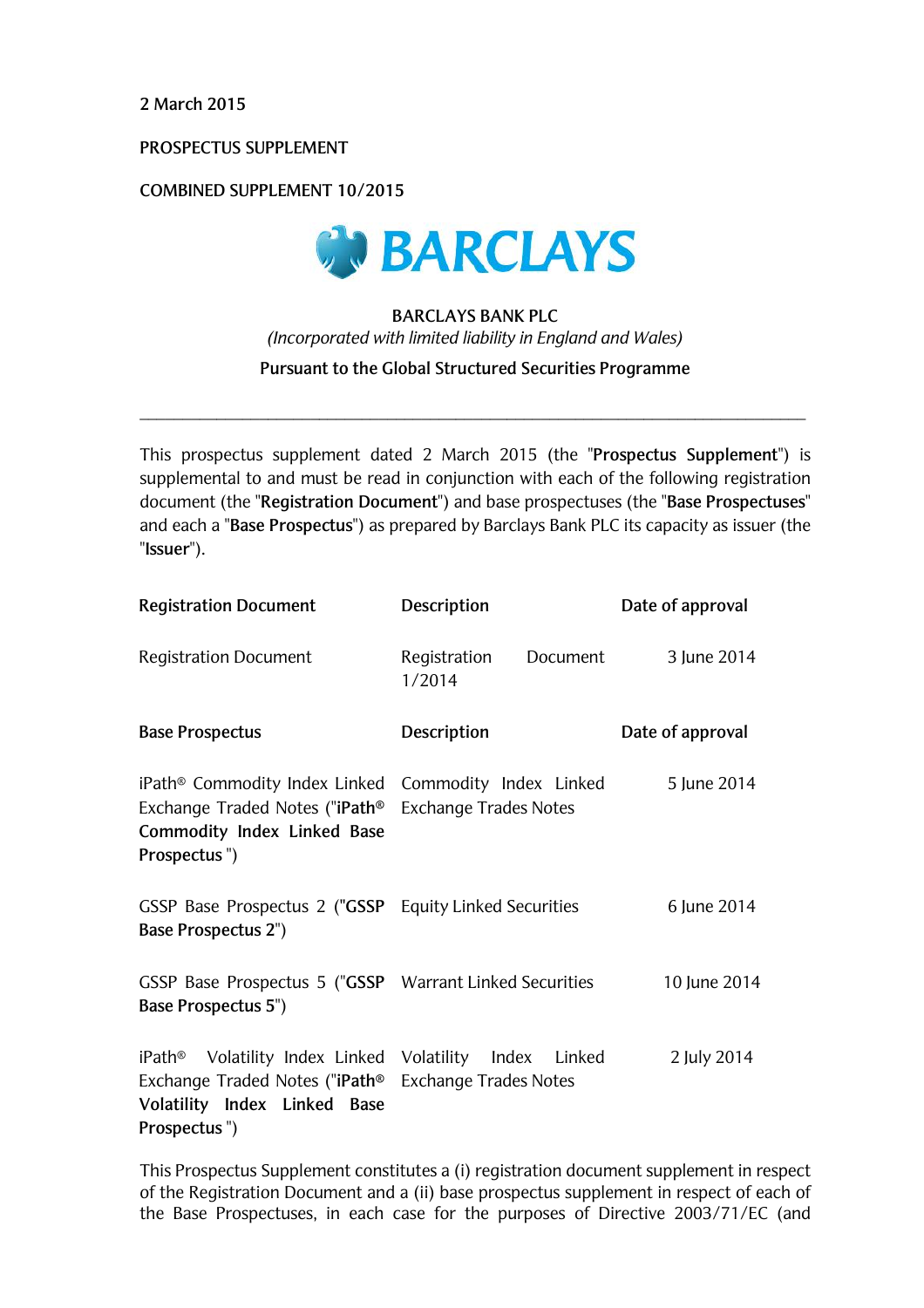amendments thereto) (the "Prospectus Directive") and for the purpose of Section 87G of the UK Financial Services and Markets Act 2000 ("FSMA").

The purpose of this Prospectus Supplement is to:

1. supplement the Risk Factors;

2. include a new General Condition: and

3. supplement the information relating to Acquisitions. Disposals and Recent Developments.

Each of the Base Prospectuses incorporates the Registration Document by reference.

The Registration Document and each of the Base Prospectuses shall be supplemented as follows:

#### $1.$ **Amendments to Risk Factors**

 $(a)$ In respect of the Registration Document and each Base Prospectus, the information appearing in the 'Risk Factors' is updated by including the following additional Risk Factor:

## Risk associated with a credit rating downgrade

A downgrade of the rating assigned by any rating agency to the Issuer or the Securities could adversely affect the liquidity or market value of the Securities. Ratings downgrades could occur as a result of, among other causes, changes in the ratings methodologies used by rating agencies. Changes in rating agencies' views of the level of implicit sovereign support for European banks and their groups are likely to lead to ratings downgrades.

The Securities may be rated by credit rating agencies and may in the future be rated by additional rating agencies, although the Issuer is under no obligation to ensure that the Securities are rated by any rating agency. Credit ratings may not reflect the potential impact of all risks related to structure, market, additional factors discussed in these Risk Factors and other factors that may affect the liquidity or market value of the Securities. A credit rating is not a recommendation to buy, sell or hold securities and may be revised, suspended or withdrawn by the rating agency at any time.

Any rating assigned to the Issuer and/or the Securities may be withdrawn entirely by a rating agency, may be suspended or may be lowered, if, in that rating agency's judgment, circumstances relating to the basis of the rating so warrant. Ratings may be impacted by a number of factors which can change over time, including the rating agency's assessment of: the issuer's strategy and management's capability; the issuer's financial condition including in respect of capital, funding and liquidity; competitive and economic conditions in the issuer's key markets; the level of political support for the industries in which the issuer operates; and legal and requlatory frameworks affecting the issuer's legal structure, business activities and the rights of its creditors. The rating agencies may also revise the ratings methodologies applicable to issuers within a particular industry, or political or economic region. If rating agencies perceive there to be adverse changes in the factors affecting an issuer's credit rating, including by virtue of changes to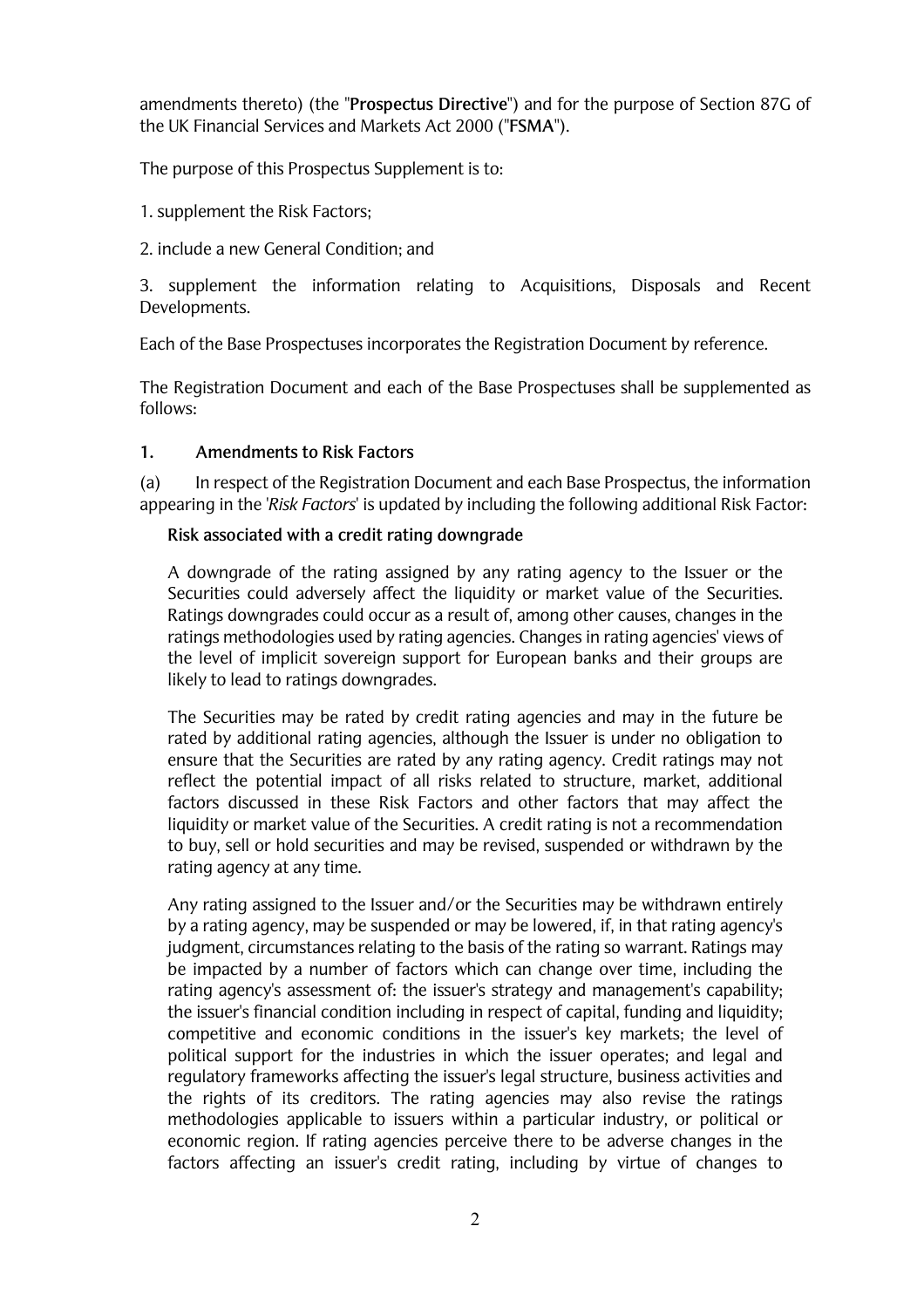applicable ratings methodologies, the rating agencies may downgrade, suspend or withdraw the ratings assigned to an issuer and/or its securities.

During the first half of 2015, Moody's and Standard & Poor's are expected to implement revised methodologies applicable to bank ratings, intended to address the on-going implementation of resolution frameworks applicable to banks, such as those provided for in the UK Banking Act 2009 (the "UK Banking Act"), described below, and related rules and quidance. Among other things, the revised methodologies are expected to impact the agencies' assessment, for the different creditor classes, of both the probability of default, and the expected loss to creditors in the event of a bank failure. In addition, each of Moody's, Standard & Poor's and Fitch (together, the "CRAs") has stated its view that extraordinary government support for European banks is likely to diminish as enhanced bank resolution frameworks are implemented. Among other factors, this led in part to the "negative" ratings outlook assigned in 2014 to the ratings of various systemically important European banks, including the Issuer. Consistent with this view, on 3 February 2015, Standard & Poor's placed the Issuer's long- and short-term ratings on "credit watch with negative implications". Standard & Poor's stated the "credit watch" status reflects the possibility that they may remove all systemic sovereign support notches currently supporting the Issuer's ratings, and that they expect to resolve the "credit watch" placement by early May 2015. Moody's and Fitch have also expressed their intention to review, during the first half of 2015, the level of "sovereign support" in their ratings of financial institutions. The timing and outcome of the proposed changes in bank ratings methodologies. and the related review of ratings for removal of "sovereign support", remain uncertain. The Issuer expects that when such revised methodologies are implemented and/or such reviews are completed they are likely to result in downgrades to the ratings assigned by some or all of the CRAs to the Issuer and/or some or all of its outstanding securities, including the Securities.

If the Issuer determines to no longer maintain one or more ratings, or if any rating agency withdraws, suspends or downgrades the credit ratings of the Issuer or the Securities, or if such a withdrawal, suspension or downgrade is anticipated (or any rating agency places the credit ratings of the Issuer or the Securities on "credit watch" status in contemplation of a downgrade, suspension or withdrawal), whether as a result of the factors described above or otherwise, such event could adversely affect the liquidity or market value of the Securities.

In respect of the Registration Document, GSSP Base Prospectus 5, iPath®  $(b)$ Commodity Index Linked Base Prospectus and iPath® Volatility Index Linked Base Prospectus, the information appearing in the 'Risk Factors' is updated by including the following additional Risk Factors:

#### Risks associated with regulatory action

## Regulatory action in the event the Issuer is failing or likely to fail could materially adversely affect the value of the Securities

The EU Bank Recovery and Resolution Directive (the "BRRD") provides an EU-wide framework for the recovery and resolution of credit institutions and investment firms, their subsidiaries and certain holding companies. The BRRD requires all EEA member states to provide their relevant resolution authorities with a set of tools to intervene sufficiently early and quickly in an unsound or failing institution so as to ensure the continuity of the institution's critical financial and economic functions,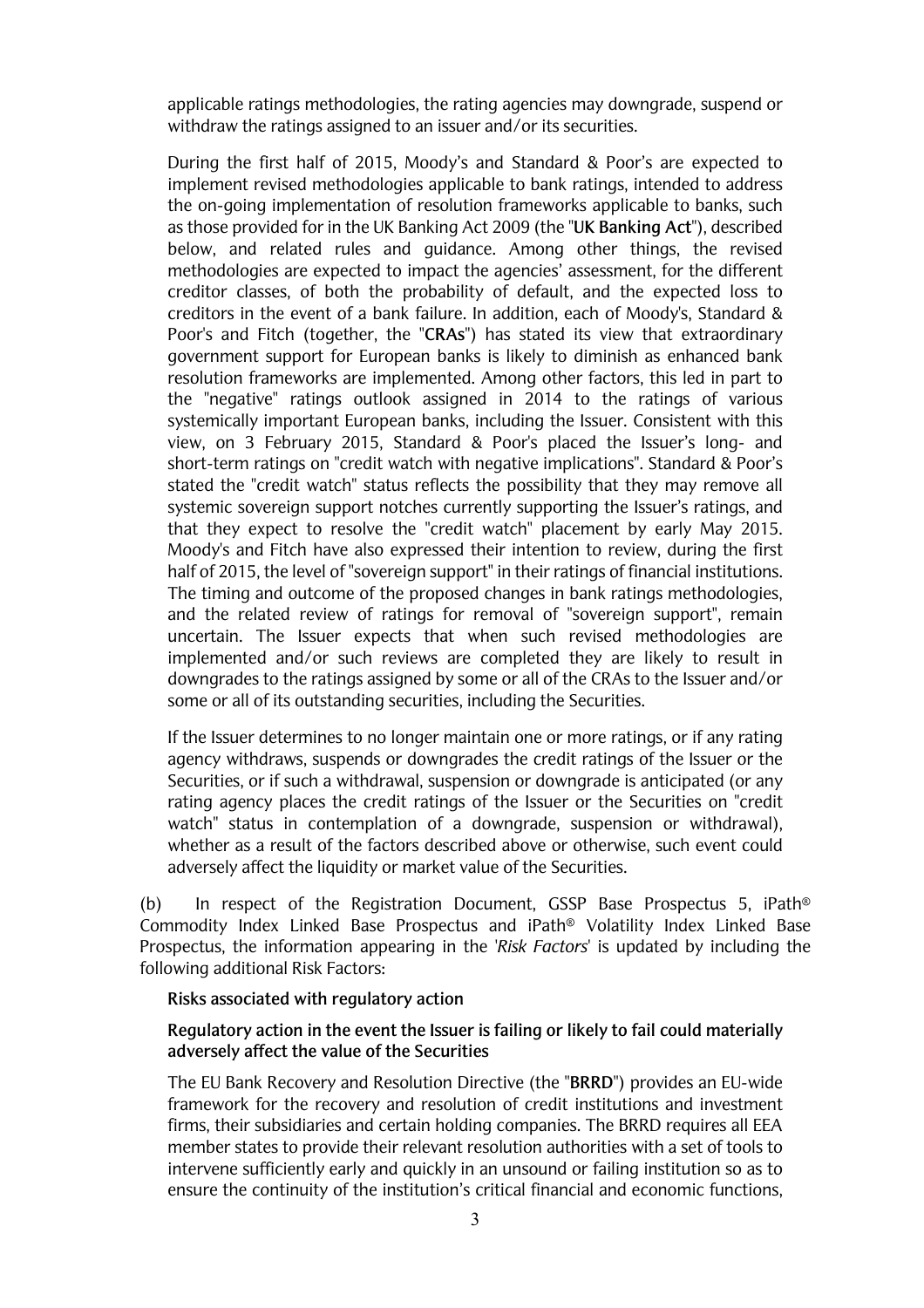while minimising the impact of an institution's failure on the broader economy and financial system.

In the United Kingdom, the majority of the requirements of the BRRD are implemented into national law in the UK Banking Act. The UK implementation of the BRRD included the introduction of the bail-in tool as of 1 January 2015.For more information on the bail-in tool see "The relevant UK resolution authority may exercise the bail-in tool in respect of the Issuer and the Securities, which may result in holders of the Securities losing some or all of their investment". The UK has deferred the implementation of the Minimum Requirement for Own Funds and Eligible Liabilities ("MREL") regime, pending further developments via the Financial Stability Board ("FSB") for harmonising key principles for Total Loss-Absorbing Capacity ("TLAC") globally. See "Minimum requirement for own funds and eligible liabilities (MREL)" below.

The UK Banking Act confers substantial powers on a number of UK authorities designed to enable them to take a range of actions in relation to UK deposit taking institutions which are considered to be at risk of failing. The exercise of any of these actions in relation to the Issuer could materially adversely affect the value of any Securities

Under the UK Banking Act, substantial powers are granted to the Bank of England (or, in certain circumstances, HM Treasury), in consultation with the PRA, the FCA and HM Treasury, as appropriate as part of a special resolution regime (the "SRR"). These powers enable the relevant UK resolution authority to implement resolution measures with respect to a UK bank (such as the Issuer) and certain of its affiliates (including, for example, Barclays PLC) (each a relevant entity) in circumstances in which the relevant UK resolution authority considers the failure of the relevant entity has become highly likely and a threat is posed to the public interest. The stabilisation options available to the relevant UK resolution authority under the SRR provide for:

(i) private sector transfer of all or part of the business of the relevant entity;

(ii) transfer of all or part of the business of the relevant entity to a "bridge bank" established by the Bank of England;

(iii) transfer to an asset management vehicle;

(iv) the bail-in tool; and

(v) temporary public ownership (nationalisation) of the relevant entity.

Each of these stabilisation options is achieved through the exercise of one or more "stabilisation powers", which include (i) the power to make share transfer orders pursuant to which all or some of the securities issued by a UK bank may be transferred to a commercial purchaser, a bridge bank or the UK government; (ii) the resolution instrument power which includes the exercise of the bail-in tool; (iii) the power to transfer all or some of the property, rights and liabilities of a UK bank to a commercial purchaser or Bank of England entity: and (iv) the third country instrument powers that recognise the effect of similar special resolution action taken under the law of a country outside the EU. A share transfer order can extend to a wide range of securities, including shares and bonds issued by a UK bank or its holding company and warrants for such shares and bonds and could, therefore,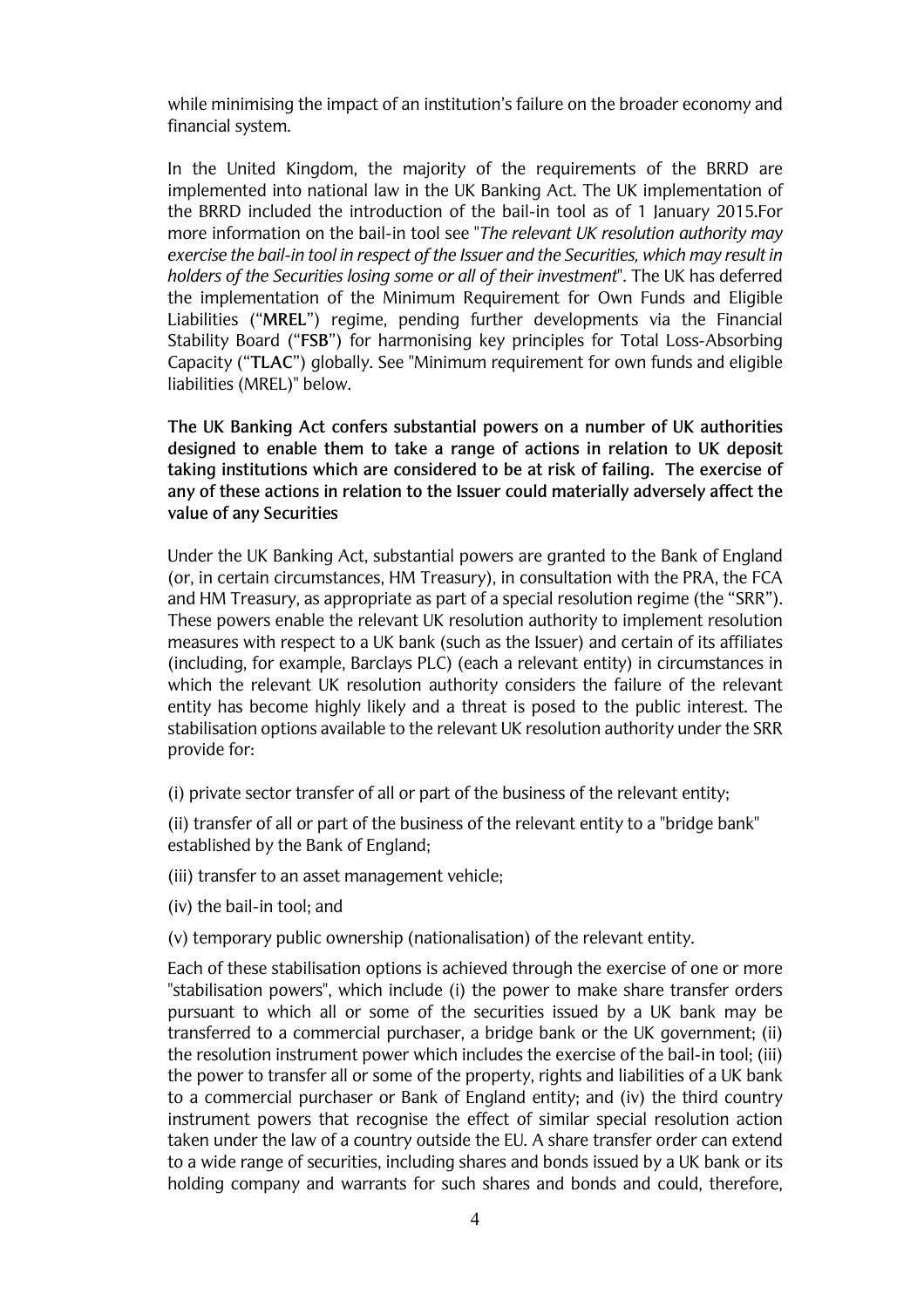apply to the Securities. In addition, the UK Banking Act grants powers to modify contractual arrangements in certain circumstances, powers to suspend enforcement or termination rights that might be invoked as a result of the exercise of the resolution powers and powers for the relevant UK resolution authority to disapply or modify laws in the UK (with possible retrospective effect) to enable the powers under the UK Banking Act to be used effectively.

The exercise of any resolution power or any suggestion of any such exercise could materially adversely affect the value of any Securities and could lead to holders of Securities losing some or all of the value of their investment in the Securities.

The SRR is designed to be triggered prior to insolvency of the Issuer and holders of the Securities may not be able to anticipate the exercise of any resolution power (including the UK Bail-in Power) by the relevant UK resolution authority

The stabilisation options are intended to be used prior to the point at which any insolvency proceedings with respect to the relevant entity could have been initiated. The purpose of the stabilisation options is to address the situation where all or part of a business of a relevant entity has encountered, or is likely to encounter, financial difficulties, giving rise to wider public interest concerns. Accordingly, the stabilisation options may be exercised if: the relevant UK resolution authority: (i) is satisfied that a relevant entity (such as the Issuer) is failing, or is likely to fail; (ii) determines that it is not reasonably likely that (ignoring the stabilisation powers) action will be taken by or in respect of the relevant entity that will result in condition (i) immediately above ceasing to be met; (iii) considers that the exercise of the stabilisation powers to be necessary, having regard to certain public interest considerations (such as the stability of the UK financial system, public confidence in the UK banking system and the protection of depositors, being some of the special resolution objectives) and (iv) considers that the special resolution objectives would not be met to the same extent by the winding-up of the relevant entity. Additional conditions will apply where the relevant UK resolution authority seeks to exercise its powers in relation to UK banking group companies. The use of different stabilisation powers is also subject to further "specific conditions" that vary according to the relevant stabilisation power being used.

Although the UK Banking Act provides for the above described conditions to the exercise of any resolution powers, it is uncertain how the relevant UK resolution authority would assess such conditions in different pre-insolvency scenarios affecting the Issuer and/or other members of the Group and in deciding whether to exercise a resolution power. The relevant UK resolution authority is also not required to provide any advanced notice to holders of the Securities of its decision to exercise any resolution power. Therefore, holders of the Securities may not be able to anticipate a potential exercise of any such powers nor the potential effect of any exercise of such powers on the Issuer, the Group and the Securities.

## Holders of the Securities may have only very limited rights to challenge the exercise of any resolution powers (including the UK Bail-in Power) by the relevant UK resolution authority

Holders of the Securities may have only very limited rights to challenge and/or seek a suspension of any decision of the relevant UK resolution authority to exercise its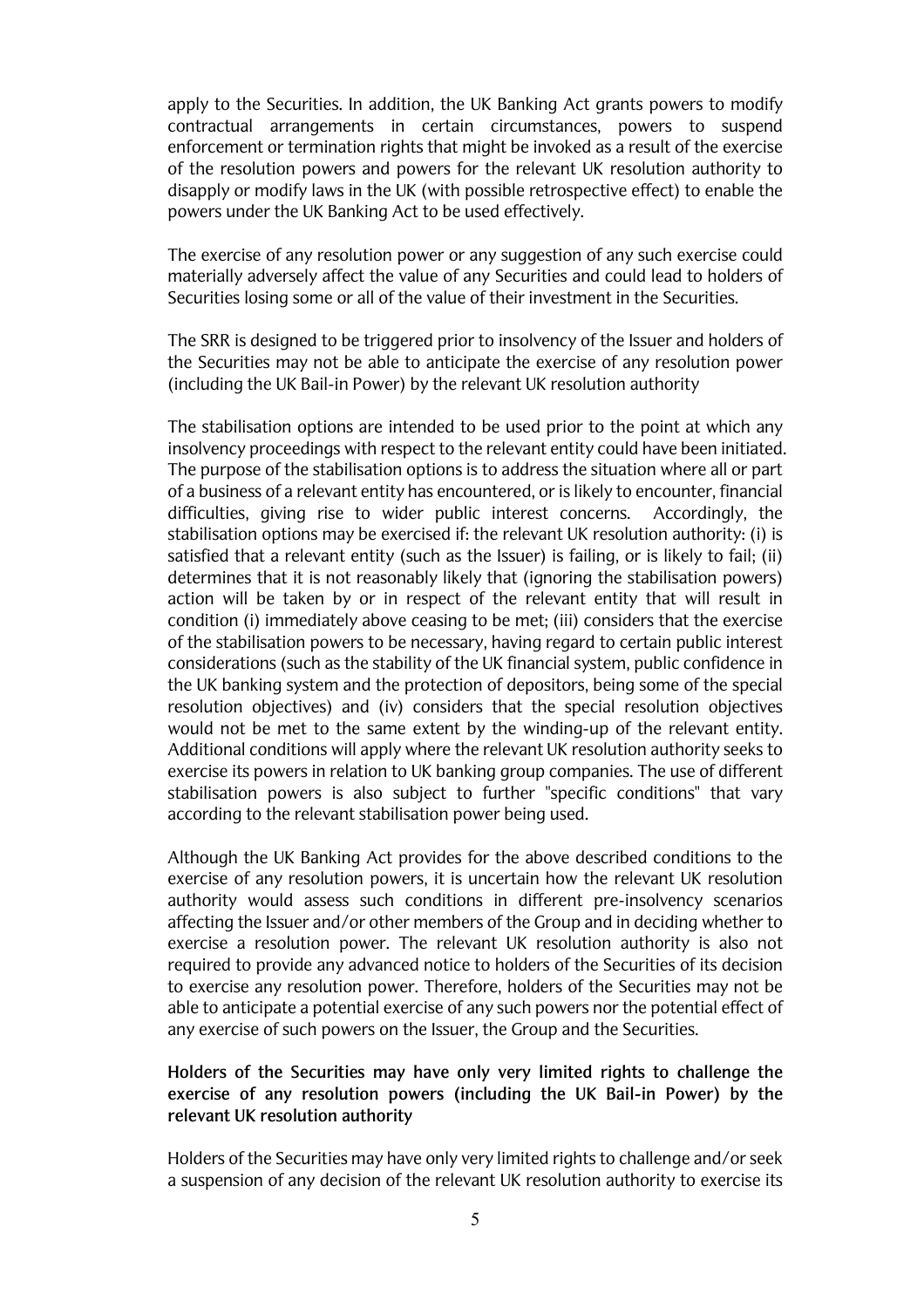resolution powers (including the UK Bail-in Power) or to have that decision reviewed by a judicial or administrative process or otherwise.

## The relevant UK resolution authority may exercise the bail-in tool in respect of the Issuer and the Securities, which may result in holders of the Securities losing some or all of their investment

The relevant UK resolution authority may exercise the bail-in tool to enable it to recapitalise an institution in resolution by allocating losses to its shareholders and unsecured creditors (which include the holders of the Securities) in a manner that (i) ought to respect the hierarchy of claims in an ordinary insolvency and (ii) is consistent with shareholders and creditors not receiving a less favourable treatment than they would have received in ordinary insolvency proceedings of the relevant entity (known as the "no creditor worse off" safeguard). Insured deposits and liabilities to the extent they are secured are among the liabilities excluded from the scope of the bail-in tool.

The bail-in tool includes the power to cancel a liability or modify the terms of contracts for the purposes of reducing or deferring the liabilities of the relevant entity under resolution and the power to convert a liability from one form or class to another. The exercise of such powers may result in the cancellation of all, or a portion, of the principal amount of, interest on, or any other amounts payable on, the Securities and/or the conversion of all or a portion of the principal amount of, interest on, or any other amounts payable on, the Securities into shares or other securities or other obligations of the Issuer or another person, including by means of a variation to the terms of the Securities, in each case, to give effect to the exercise by the relevant UK resolution authority of such power.

Where the relevant statutory conditions for intervention under the SRR and the use of the bail-in tool have been met, the relevant UK resolution authority would be expected to exercise these powers without the consent of the holders of the Securities.

The exercise of any resolution power, including the power to exercise the bail-in tool in respect of the Issuer and the Securities or any suggestion of any such exercise could materially adversely affect the rights of the holders of the Securities, the price or value of their investment in the Securities and/or the ability of the Issuer to satisfy its obligations under the Securities and could lead to holders of Securities losing some or all of the value of their investment in such Securities. In addition, even in circumstances where a claim for compensation is established under the 'no creditor worse off safeguard in accordance with a valuation performed after the resolution action has been taken, it is unlikely that such compensation would be equivalent to the full losses incurred by the holders of the Securities in the resolution and there can be no assurance that holders of Securities would recover such compensation promptly.

As insured deposits are excluded from the scope of the bail-in tool and other preferred deposits (and insured deposits) rank ahead of any Securities issued by the Issuer, such Securities would be more likely to be bailed-in than certain other unsubordinated liabilities of the Issuer (such as other preferred deposits)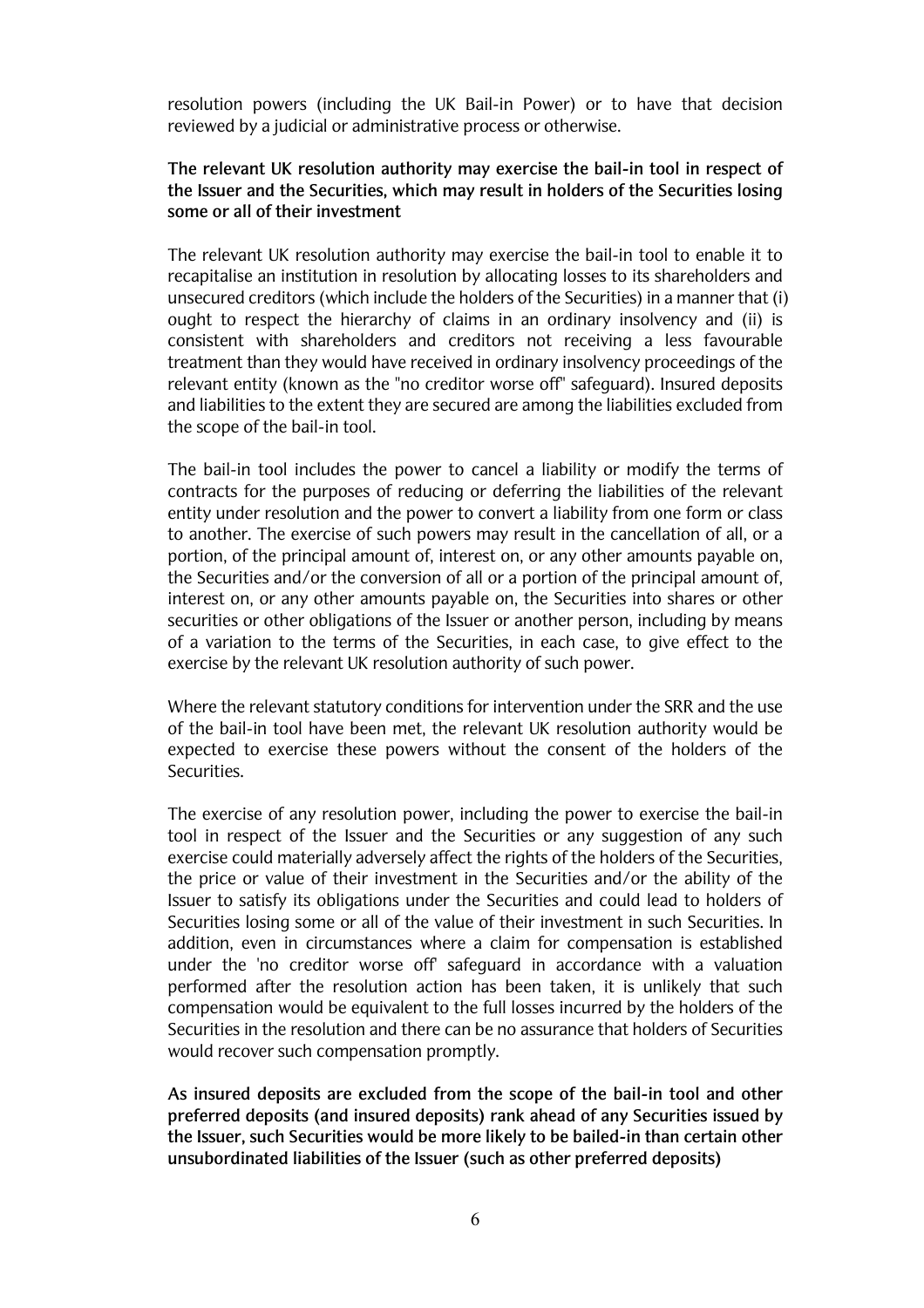As part of the reforms required by the BRRD, amendments have been made to relevant legislation in the UK (including the UK Insolvency Act 1986) to establish in the insolvency hierarchy a statutory preference (i) firstly, for deposits that are insured under the Financial Services Compensation Scheme (insured deposits) to rank with existing preferred claims as 'ordinary' preferred claims and (ii) secondly, for all other deposits of individuals and micro, small and medium sized enterprises held in EEA or non-EEA branches of an EEA bank (other preferred deposits), to rank as 'secondary' preferred claims only after the 'ordinary' preferred claims. In addition, the EU Deposit Guarantee Scheme Directive, which is to be implemented into national law by July 2015, will increase the nature and quantum of insured deposits to include a wide range of deposits, including corporate deposits (unless the depositor is a public sector body or financial institution) and some temporary high value deposits. The effect of these changes is to increase the size of the class of preferred creditors. All such preferred deposits will rank in the insolvency hierarchy ahead of all other unsecured senior creditors of the Issuer, including the holders of the Securities. Furthermore, insured deposits are excluded from the scope of the bail-in tool. As a result, if the UK Bail-in Power were exercised by the relevant UK resolution authority, the Securities would be more likely to be bailed-in than certain other unsubordinated liabilities of the Issuer such as other preferred deposits.

#### Minimum requirement for own funds and eligible liabilities (MREL)

To support the effectiveness of bail-in and other resolution tools, the BRRD requires that all institutions must meet an individual MREL requirement, calculated as a percentage of total liabilities and own funds and set by the relevant resolution authorities. Items eligible for inclusion in MREL will include an institution's own funds, along with "eligible liabilities". The UK has opted to defer until 1 January 2016 the implementation of the MREL regime.

The European Banking Authority (the EBA) and the European Commission are required to develop the criteria for determining the MREL, the calculation methodologies and related measures. Although the EBA has consulted on certain proposals, which are in draft form and subject to change, the precise impact of the MREL requirements on individual firms will remain a matter of some uncertainty until the final measures are adopted. It is also unclear whether the proposals published in November 2014 by the FSB for a new international standard on TLAC for globally systemically important banks (G-SIBs) (including the Issuer, based on the latest FSB list of G-SIBs published in November 2014) will affect the way in which the authorities implement the MREL regime.

While these measures remain in development, it is not possible to determine the ultimate scope and nature of any resulting obligations for the Issuer or the Group, nor the impact that they will have on the Issuer or the Group once implemented. If the FSB's and EBA's proposals are implemented in their current form however, it is possible that, the Issuer and/or other members of the Group may have to issue MREL eligible liabilities in order to meet the new requirements within the required timeframes and/or alter the quantity and type of internal capital and funding arrangements within the Group. During periods of market dislocation, or when there is significant competition for the type of funding that the Group needs, a requirement to increase the Group's MREL eligible liabilities in order to meet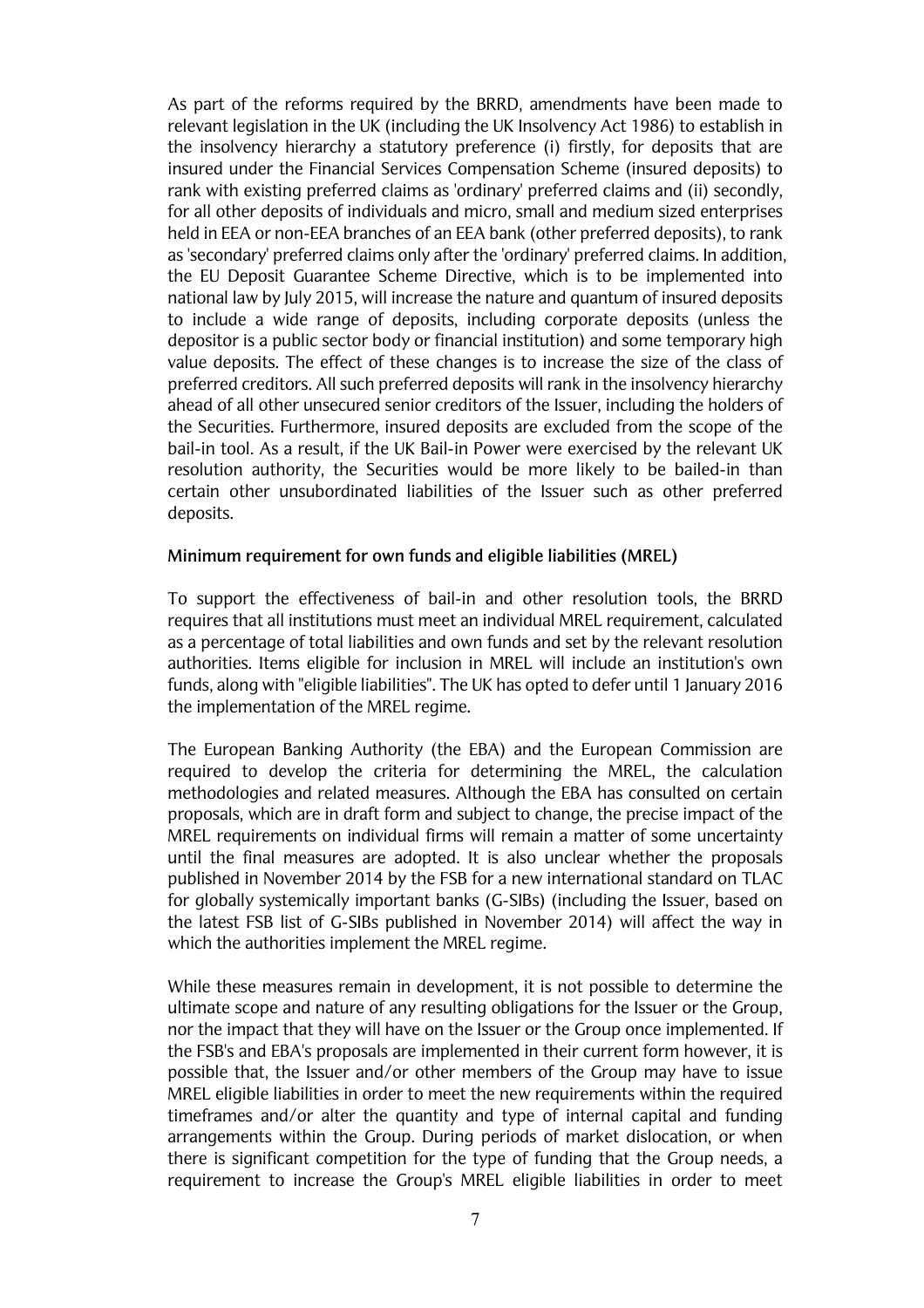targets may prove more difficult and/or costly. More generally, these proposals could increase the Group's costs and may lead to asset sales and/or other balance sheet reductions. The effects of these proposals could all adversely impact the results of operations, financial condition and prospects of the Group and, in turn, adversely affect the value of the Securities.

In respect of GSSP Base Prospectus 2, the information appearing in the 'Risk Factors'  $(c)$ is updated by including the following additional Risk Factors:

#### Risks associated with regulatory action

## Regulatory action in the event the Issuer is failing or likely to fail could materially adversely affect the value of the Securities

The EU Bank Recovery and Resolution Directive (the "BRRD") provides an EU-wide framework for the recovery and resolution of credit institutions and investment firms, their subsidiaries and certain holding companies. The BRRD requires all EEA member states to provide their relevant resolution authorities with a set of tools to intervene sufficiently early and quickly in an unsound or failing institution so as to ensure the continuity of the institution's critical financial and economic functions, while minimising the impact of an institution's failure on the broader economy and financial system.

In the United Kingdom, the majority of the requirements of the BRRD are implemented into national law in the UK Banking Act. The UK implementation of the BRRD included the introduction of the bail-in tool as of 1 January 2015. The PRA has also published rules which include a requirement for the terms of debt instruments which are issued on or after 19 February 2015, and are not governed by the law of an EEA jurisdiction (including the Securities), to contain a contractual clause whereby holders of debt instruments recognise the applicability of the bail-in powers to their debt instruments. For more information on the bail-in tool and on the related contractual recognition, see "The relevant UK resolution authority may exercise the bail-in tool in respect of the Issuer and the Securities, which may result in holders of the Securities losing some or all of their investment" and "In relation to Swiss Securities, under the terms of such Securities, you have aareed to be bound by the exercise of any UK Bail-in Power by the relevant UK resolution authority". The UK has deferred the implementation of the Minimum Requirement for Own Funds and Eligible Liabilities ("MREL") regime, pending further developments via the Financial Stability Board ("FSB") for harmonising key principles for Total Loss-Absorbing Capacity ("TLAC") globally. See "Minimum requirement for own funds and eligible liabilities (MREL)) below.

The UK Banking Act confers substantial powers on a number of UK authorities designed to enable them to take a range of actions in relation to UK deposit taking institutions which are considered to be at risk of failing. The exercise of any of these actions in relation to the Issuer could materially adversely affect the value of any Securities

Under the UK Banking Act, substantial powers are granted to the Bank of England (or, in certain circumstances, HM Treasury), in consultation with the PRA, the FCA and HM Treasury, as appropriate as part of a special resolution regime (the "SRR"). These powers enable the relevant UK resolution authority to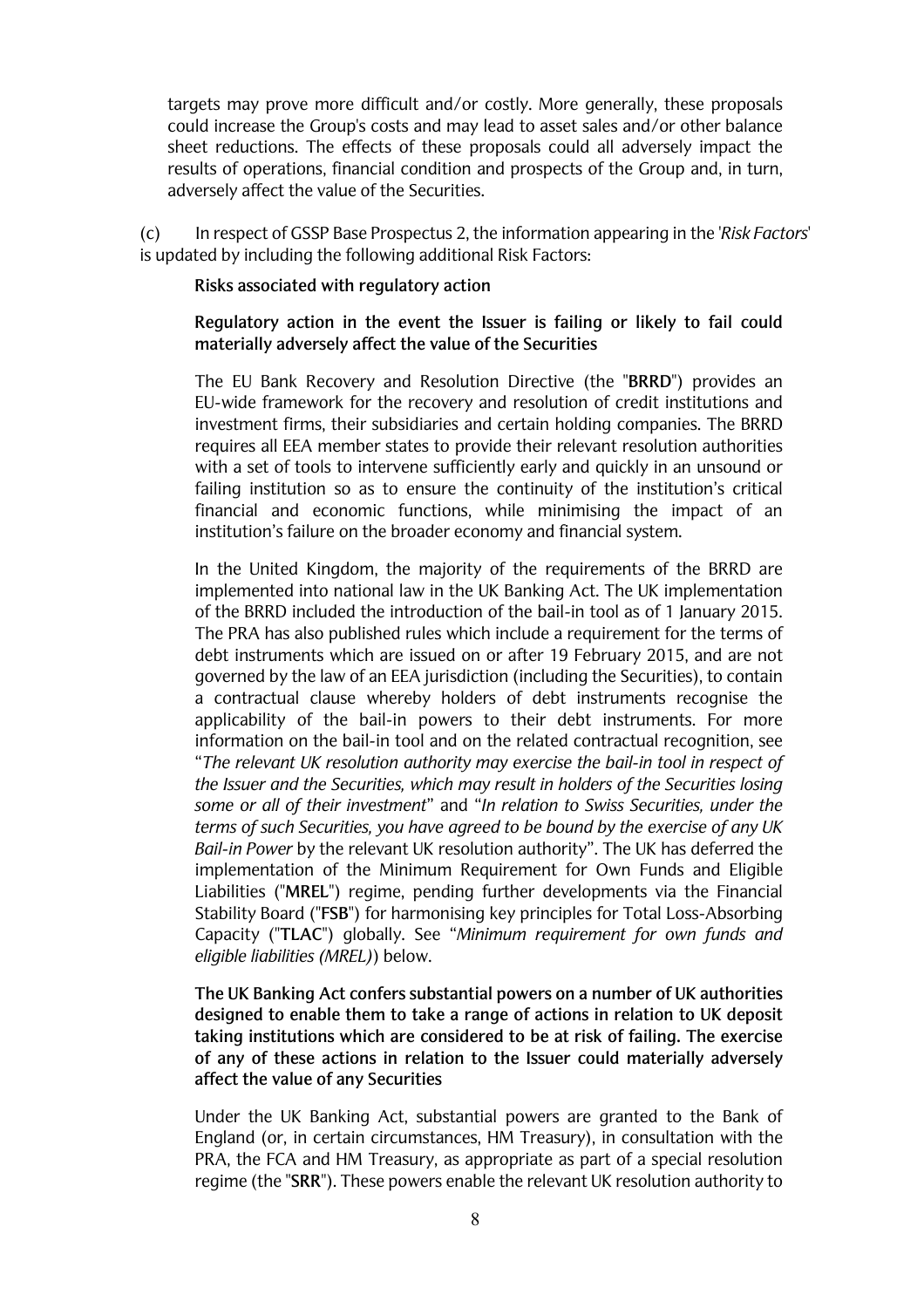implement resolution measures with respect to a UK bank (such as the Issuer) and certain of its affiliates (including, for example, Barclays PLC) (each a relevant entity) in circumstances in which the relevant UK resolution authority considers the failure of the relevant entity has become highly likely and a threat is posed to the public interest. The stabilisation options available to the relevant UK resolution authority under the SRR provide for:

- $(i)$ private sector transfer of all or part of the business of the relevant entity;
- $(ii)$ transfer of all or part of the business of the relevant entity to a "bridge" bank" established by the Bank of England;
- (iii) transfer to an asset management vehicle;
- (iv) the bail-in tool; and
- $(v)$ temporary public ownership (nationalisation) of the relevant entity.

Each of these stabilisation options is achieved through the exercise of one or more "stabilisation powers", which include (i) the power to make share transfer orders pursuant to which all or some of the securities issued by a UK bank may be transferred to a commercial purchaser, a bridge bank or the UK government; (ii) the resolution instrument power which includes the exercise of the bail-in tool; (iii) the power to transfer all or some of the property, rights and liabilities of a UK bank to a commercial purchaser or Bank of England entity; and (iv) the third country instrument powers that recognise the effect of similar special resolution action taken under the law of a country outside the EU. A share transfer order can extend to a wide range of securities, including shares and bonds issued by a UK bank or its holding company and warrants for such shares and bonds and could, therefore, apply to the Securities. In addition, the UK Banking Act grants powers to modify contractual arrangements in certain circumstances, powers to suspend enforcement or termination rights that might be invoked as a result of the exercise of the resolution powers and powers for the relevant UK resolution authority to disapply or modify laws in the UK (with possible retrospective effect) to enable the powers under the UK Banking Act to be used effectively.

The exercise of any resolution power or any suggestion of any such exercise could materially adversely affect the value of any Securities and could lead to holders of Securities losing some or all of the value of their investment in the Securities.

The SRR is designed to be triggered prior to insolvency of the Issuer and holders of the Securities may not be able to anticipate the exercise of any resolution power (including the UK Bail-in Power) by the relevant UK resolution authority

The stabilisation options are intended to be used prior to the point at which any insolvency proceedings with respect to the relevant entity could have been initiated. The purpose of the stabilisation options is to address the situation where all or part of a business of a relevant entity has encountered, or is likely to encounter, financial difficulties, giving rise to wider public interest concerns. Accordingly, the stabilisation options may be exercised if: the relevant UK resolution authority: (i) is satisfied that a relevant entity (such as the Issuer) is failing, or is likely to fail; (ii) determines that it is not reasonably likely that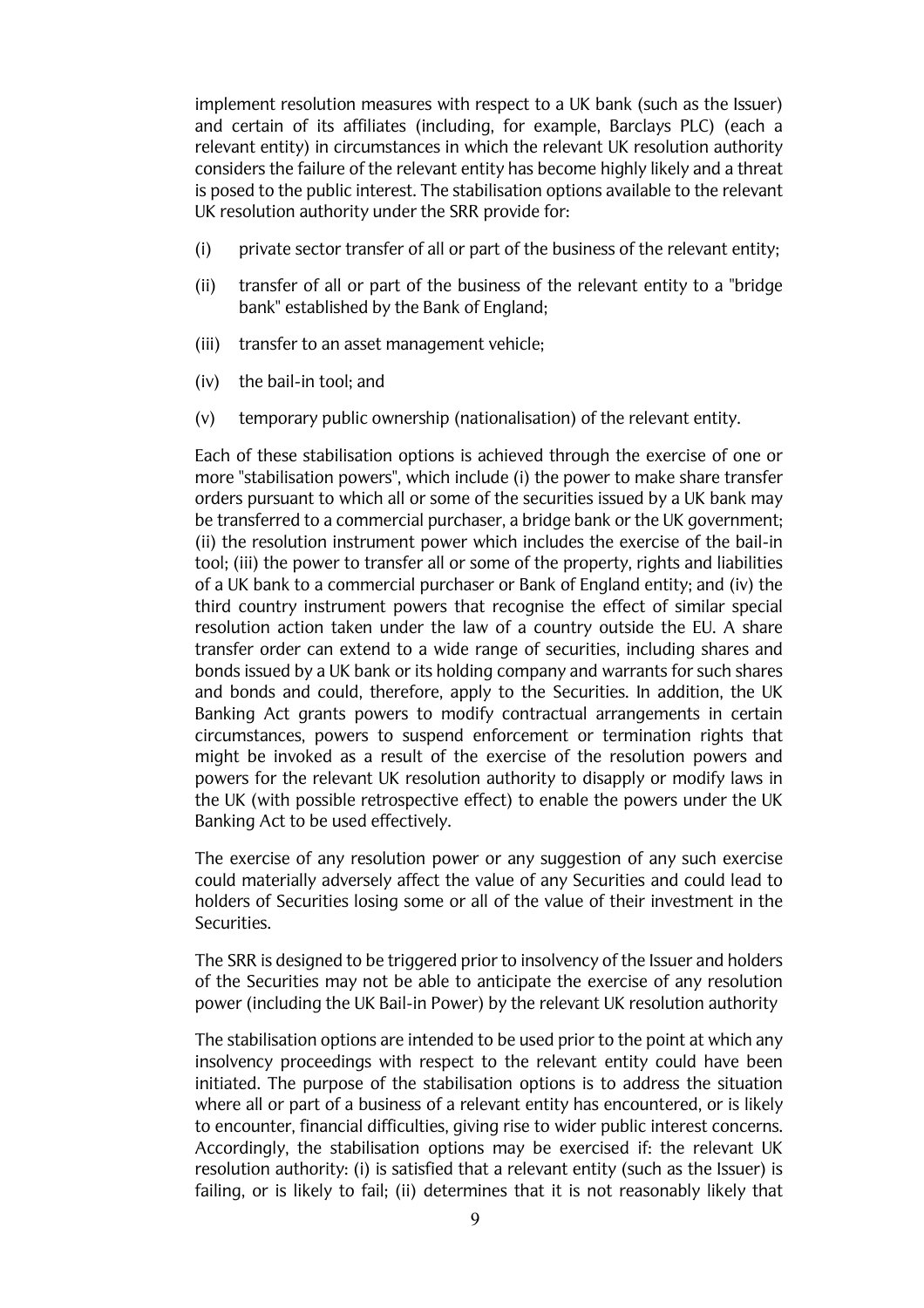(ignoring the stabilisation powers) action will be taken by or in respect of the relevant entity that will result in condition (i) immediately above ceasing to be met; (iii) considers that the exercise of the stabilisation powers to be necessary. having regard to certain public interest considerations (such as the stability of the UK financial system, public confidence in the UK banking system and the protection of depositors, being some of the special resolution objectives) and (iv) considers that the special resolution objectives would not be met to the same extent by the winding-up of the relevant entity. Additional conditions will apply where the relevant UK resolution authority seeks to exercise its powers in relation to UK banking group companies. The use of different stabilisation powers is also subject to further "specific conditions" that vary according to the relevant stabilisation power being used.

Although the UK Banking Act provides for the above described conditions to the exercise of any resolution powers, it is uncertain how the relevant UK resolution authority would assess such conditions in different pre-insolvency scenarios affecting the Issuer and/or other members of the Group and in deciding whether to exercise a resolution power. The relevant UK resolution authority is also not required to provide any advanced notice to holders of the Securities of its decision to exercise any resolution power. Therefore, holders of the Securities may not be able to anticipate a potential exercise of any such powers nor the potential effect of any exercise of such powers on the Issuer, the Group and the Securities.

## Holders of the Securities may have only very limited rights to challenge the exercise of any resolution powers (including the UK Bail-in Power) by the relevant UK resolution authority

Holders of the Securities may have only very limited rights to challenge and/or seek a suspension of any decision of the relevant UK resolution authority to exercise its resolution powers (including the UK Bail-in Power) or to have that decision reviewed by a judicial or administrative process or otherwise.

## The relevant UK resolution authority may exercise the bail-in tool in respect of the Issuer and the Securities, which may result in holders of the Securities losing some or all of their investment

The relevant UK resolution authority may exercise the bail-in tool to enable it to recapitalise an institution in resolution by allocating losses to its shareholders and unsecured creditors (which include the holders of the Securities) in a manner that (i) ought to respect the hierarchy of claims in an ordinary insolvency and (ii) is consistent with shareholders and creditors not receiving a less favourable treatment than they would have received in ordinary insolvency proceedings of the relevant entity (known as the "no creditor worse off" safequard). Insured deposits and liabilities to the extent they are secured are among the liabilities excluded from the scope of the bail-in tool.

The bail-in tool includes the power to cancel a liability or modify the terms of contracts for the purposes of reducing or deferring the liabilities of the relevant entity under resolution and the power to convert a liability from one form or class to another. The exercise of such powers may result in the cancellation of all, or a portion, of the principal amount of, interest on, or any other amounts payable on, the Securities and/or the conversion of all or a portion of the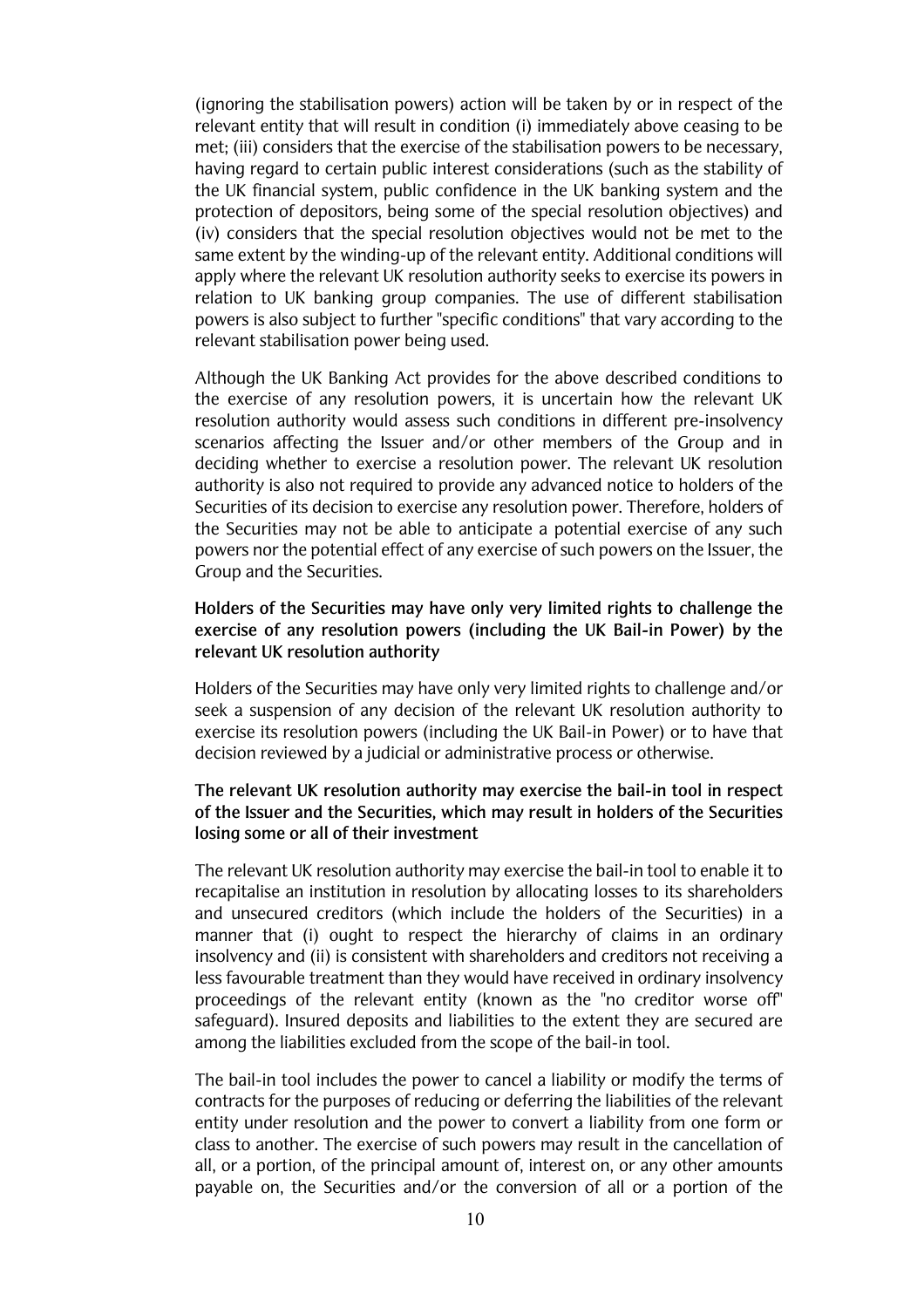principal amount of, interest on, or any other amounts payable on, the Securities into shares or other securities or other obligations of the Issuer or another person, including by means of a variation to the terms of the Securities, in each case, to give effect to the exercise by the relevant UK resolution authority of such power.

Where the relevant statutory conditions for intervention under the SRR and the use of the bail-in tool have been met, the relevant UK resolution authority would be expected to exercise these powers without the further consent of the holders of the Securities.

The exercise of any resolution power, including the power to exercise the bail-in tool in respect of the Issuer and the Securities or any suggestion of any such exercise could materially adversely affect the rights of the holders of the Securities, the price or value of their investment in the Securities and/or the ability of the Issuer to satisfy its obligations under the Securities and could lead to holders of Securities losing some or all of the value of their investment in such Securities. In addition, even in circumstances where a claim for compensation is established under the 'no creditor worse off safequard in accordance with a valuation performed after the resolution action has been taken, it is unlikely that such compensation would be equivalent to the full losses incurred by the holders of the Securities in the resolution and there can be no assurance that holders of Securities would recover such compensation promptly.

As insured deposits are excluded from the scope of the bail-in tool and other preferred deposits (and insured deposits) rank ahead of any Securities issued by the Issuer, such Securities would be more likely to be bailed-in than certain other unsubordinated liabilities of the Issuer (such as other preferred deposits)

As part of the reforms required by the BRRD, amendments have been made to relevant legislation in the UK (including the UK Insolvency Act 1986) to establish in the insolvency hierarchy a statutory preference (i) firstly, for deposits that are insured under the Financial Services Compensation Scheme (insured deposits) to rank with existing preferred claims as 'ordinary' preferred claims and (ii) secondly, for all other deposits of individuals and micro, small and medium sized enterprises held in EEA or non-EEA branches of an EEA bank (other preferred deposits), to rank as 'secondary' preferred claims only after the 'ordinary' preferred claims. In addition, the EU Deposit Guarantee Scheme Directive, which is to be implemented into national law by July 2015, will increase the nature and quantum of insured deposits to include a wide range of deposits, including corporate deposits (unless the depositor is a public sector body or financial institution) and some temporary high value deposits. The effect of these changes is to increase the size of the class of preferred creditors. All such preferred deposits will rank in the insolvency hierarchy ahead of all other unsecured senior creditors of the Issuer, including the holders of the Securities. Furthermore, insured deposits are excluded from the scope of the bail-in tool. As a result, if the UK Bail-in Power were exercised by the relevant UK resolution authority, the Securities would be more likely to be bailed-in than certain other unsubordinated liabilities of the Issuer such as other preferred deposits.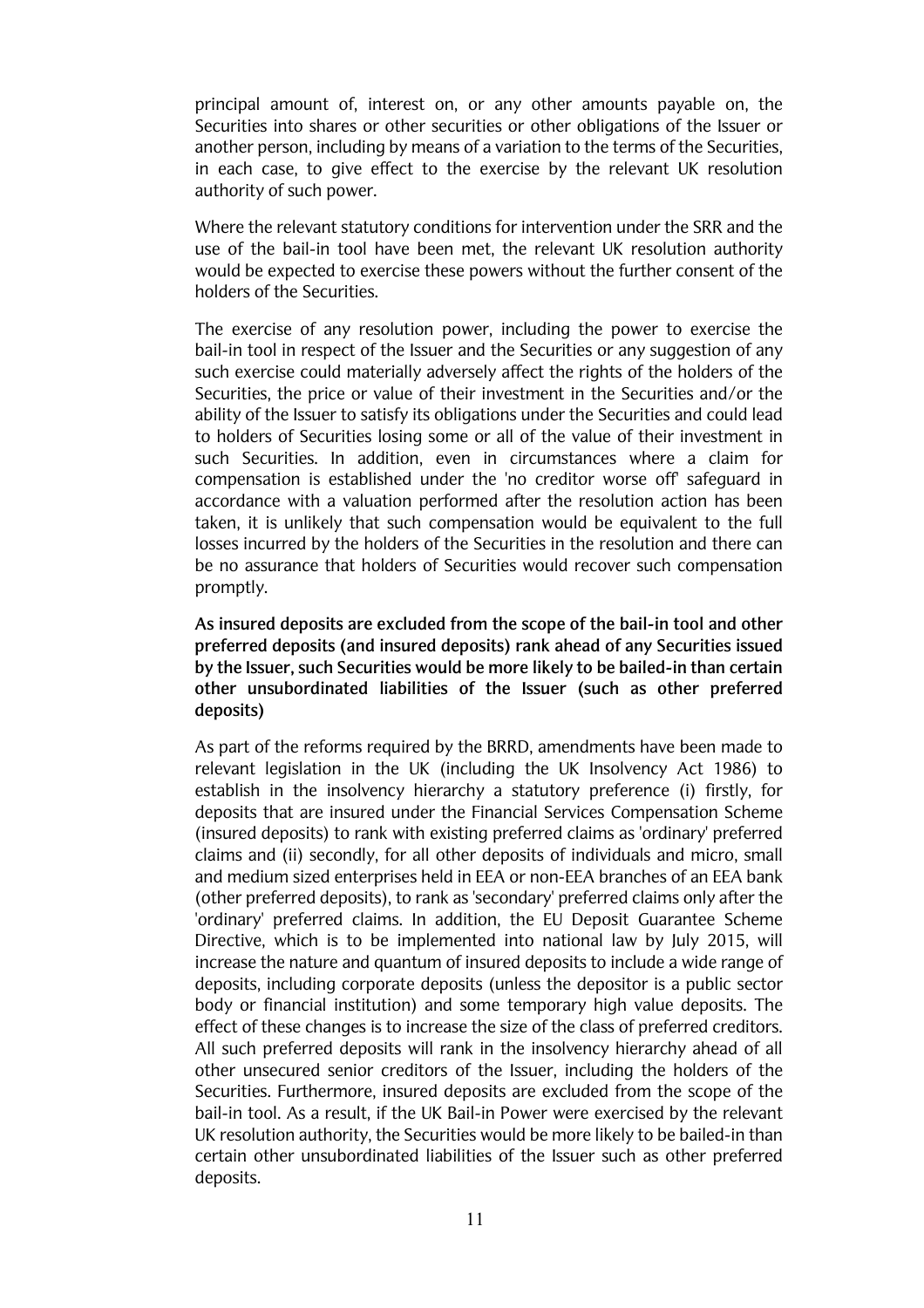### Minimum requirement for own funds and eligible liabilities (MREL)

To support the effectiveness of bail-in and other resolution tools, the BRRD requires that all institutions must meet an individual MREL requirement, calculated as a percentage of total liabilities and own funds and set by the relevant resolution authorities. Items eligible for inclusion in MREL will include an institution's own funds, along with "eligible liabilities". The UK has opted to defer until 1 January 2016 the implementation of the MREL regime.

The European Banking Authority (the EBA) and the European Commission are required to develop the criteria for determining the MREL, the calculation methodologies and related measures. Although the EBA has consulted on certain proposals, which are in draft form and subject to change, the precise impact of the MREL requirements on individual firms will remain a matter of some uncertainty until the final measures are adopted. It is also unclear whether the proposals published in November 2014 by the FSB for a new international standard on TLAC for globally systemically important banks (G-SIBs) (including the Issuer, based on the latest FSB list of G-SIBs published in November 2014) will affect the way in which the authorities implement the MREL regime.

While these measures remain in development, it is not possible to determine the ultimate scope and nature of any resulting obligations for the Issuer or the Group, nor the impact that they will have on the Issuer or the Group once implemented. If the FSB's and EBA's proposals are implemented in their current form however, it is possible that, the Issuer and/or other members of the Group may have to issue MREL eligible liabilities in order to meet the new requirements within the required timeframes and/or alter the quantity and type of internal capital and funding arrangements within the Group. During periods of market dislocation, or when there is significant competition for the type of funding that the Group needs, a requirement to increase the Group's MREL eligible liabilities in order to meet targets may prove more difficult and/or costly. More generally, these proposals could increase the Group's costs and may lead to asset sales and/or other balance sheet reductions. The effects of these proposals could all adversely impact the results of operations, financial condition and prospects of the Group and, in turn, adversely affect the value of the Securities

## In relation to Swiss Securities, under the terms of such Securities, you have agreed to be bound by the exercise of any UK Bail-in Power by the relevant UK resolution authority

In accordance with the PRA rules made pursuant to the BRRD and the UK Banking Act, the terms of Securities governed under a non-EEA law (e.g. Swiss Securities) must include a contractual recognition of the exercise of the UK Bail-in Power by the relevant UK resolution authority. By its acquisition of the Securities, each holder of the Securities acknowledges, agrees to be bound by. and consents to the exercise of, any UK Bail-in Power by the relevant UK resolution authority that may result in the cancellation of all, or a portion, of the principal amount of, interest on, or any other amounts payable on, the Securities and/or the conversion of all or a portion of the principal amount of. interest on, or any other amount payable on, the Securities into shares or other securities or other obligations of the Issuer or another person, including by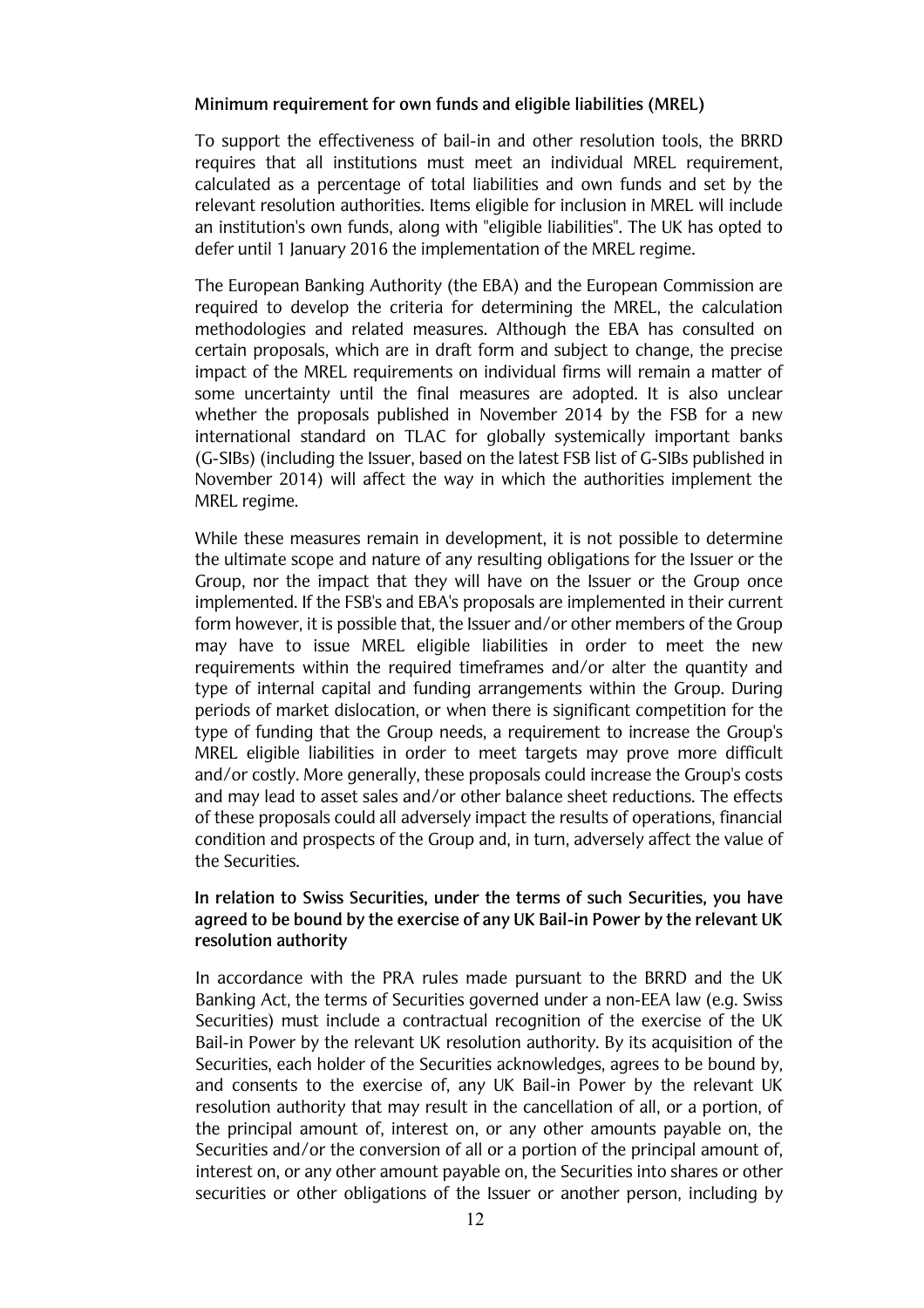means of a variation to the terms of the Securities, in each case, to give effect to the exercise by the relevant UK resolution authority of such power. Each holder of Swiss Securities further acknowledges and agrees that the rights of the holders of the Securities are subject to, and will be varied, if necessary, so as to give effect to, the exercise of any UK Bail-in Power by the relevant UK resolution authority. Accordingly, any UK Bail-in Power may be exercised in such a manner as to result in you and other holders of Securities losing all or a part of the value of your investment in the Securities or receiving a different security from the Securities, which may be worth significantly less than the Securities and which may have significantly fewer protections than those typically afforded to debt securities. Moreover, the relevant UK resolution authority may exercise the UK Bail-in Power without providing any advance notice to, or requiring the consent of, the holders of the Securities. In addition, under the terms of the Securities, the exercise of the UK Bail-in Power by the relevant UK resolution authority with respect to the Securities is not an Event of Default (as defined in the Terms and Conditions of the Securities). For more information. see General Condition 3 (Contractual acknowledgement of bail-in in respect of Swiss Securities). See also "Regulatory action in the event the Issuer is failing or likely to fail could materially adversely affect the value of the Securities".

#### $2.$ Amendments to the Terms and Conditions of the Securities

In respect of GSSP Base Prospectus 2, the information appearing in the 'Terms and Conditions' is updated by including the following additional General Condition 3:

#### $3.$ Contractual acknowledgement of bail-in in respect of Swiss Securities

By its acquisition of Swiss Securities, each Holder of Swiss Securities:

- $(i)$ acknowledges and agrees to be bound by and consents to the exercise of any U.K. Bail-In Power by the Relevant U.K. Resolution Authority that may result in the cancellation of all, or a portion, of the principal amount of, or interest on, the Swiss Securities and/or the conversion of all, or a portion of, the principal amount of, or interest on, the Swiss Securities into shares or other securities or other obligations of the Issuer or another person, including by means of a variation to the Conditions of the Swiss Securities, in each case, to give effect to the exercise by the Relevant U.K. Resolution Authority of such U.K. Bail-In Power; and
- $(ii)$ acknowledges and agrees that the rights of Holders of the Swiss Securities are subject to, and will be varied, if necessary, so as to give effect to, the exercise of any U.K. Bail-in Power by the Relevant U.K. Resolution Authority.

Each Holder of the Swiss Securities that acquires its Swiss Securities in the secondary market shall be deemed to acknowledge and agree to be bound by and consent to the same provisions specified in the Conditions to the same extent as the Holders of the Swiss Securities that acquire the Swiss Securities upon their initial issuance, including, without limitation, with respect to the acknowledgement and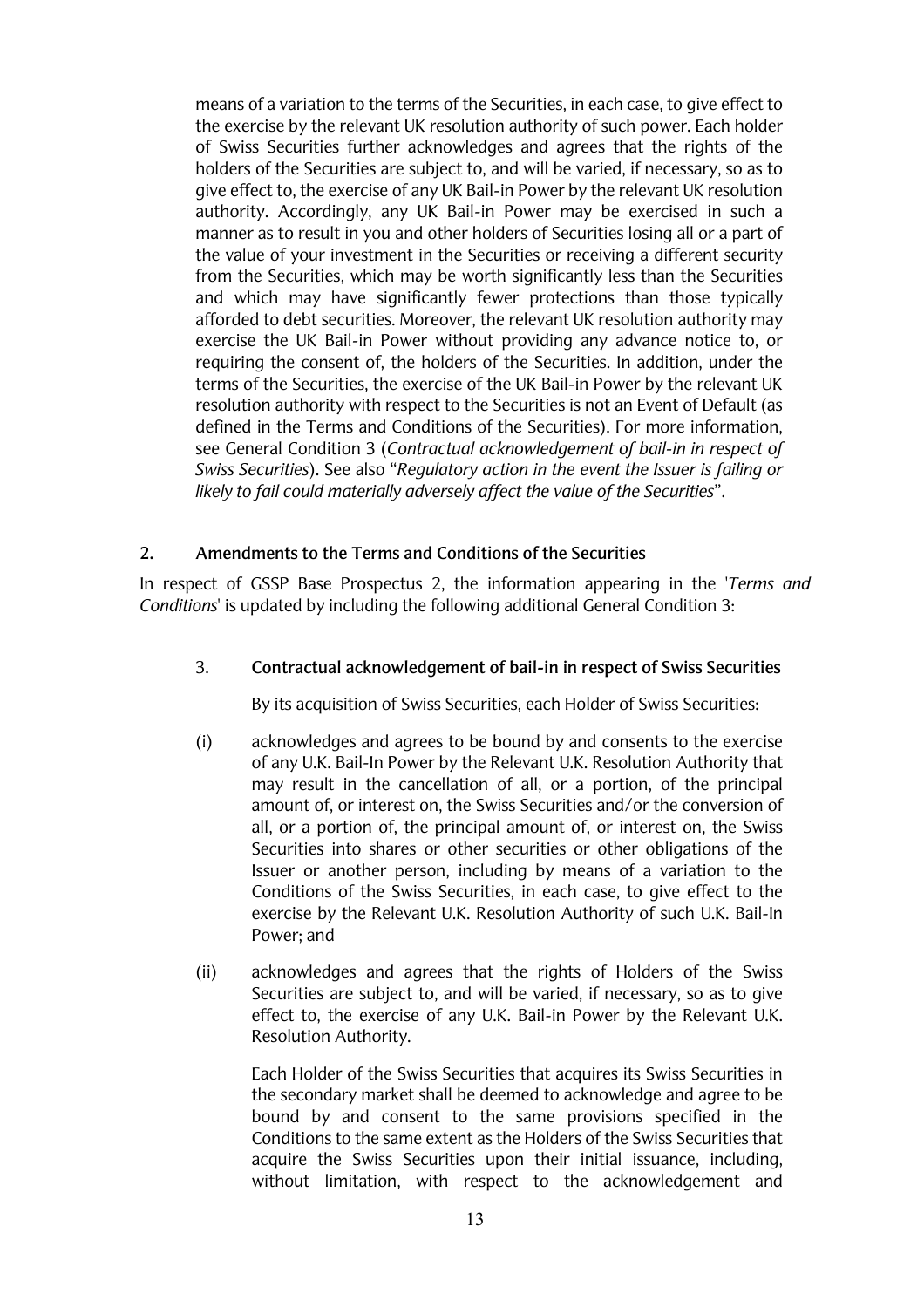agreement to be bound by and consent to the Conditions of the Securities, including in relation to the U.K. Bail-In Power.

The exercise of the U.K. Bail-In Power by the Relevant U.K. Resolution Authority with respect to Swiss Securities shall not constitute an Event of Default.

#### 3. **Amendments to Acquisitions, Disposals and Recent Developments**

### Sale of Spanish Business to CaixaBank

In respect of the Registration Document and each Base Prospectus, the information appearing in Acquisitions, Disposals and Recent Developments is updated by including the following information:

On 31 August 2014 the Issuer announced it had agreed to sell its Retail Banking, Wealth and Investment Management and Corporate Banking businesses in Spain to CaixaBank S.A. ("CaixaBank").

CaixaBank agreed to acquire Barclays Bank SAU and certain subsidiaries, which represent total assets of €22.2bn and liabilities of €20.5bn as at 30 June 2014, for a consideration of  $\epsilon$ 800m (approximately £630m), payable in cash upon completion and subject to adjustment based on the statutory Net Asset Value as at 31 December 2014.

At 30 September 2014, the Issuer reported a loss after tax on the transaction of £364mn. with an estimated further loss of approximately £0.1bn to be recognised on completion.

The Issuer completed the sale on 2 January 2015. The completion will be reflected in the Issuer's O1 2015 results.

Terms defined in the Registration Document and the Base Prospectuses shall, unless the context otherwise requires, have the same meanings when used in the Prospectus Supplement (in relation to the Registration Document or the relevant Base Prospectus (as applicable)). This Prospectus Supplement is supplemental to, and should be read in conjunction with the Registration Document and each Base Prospectus (as applicable) and other supplements to the Registration Document and relevant Base Prospectus (as applicable). To the extent that there is any inconsistency between (a) any statement in this Prospectus Supplement (in relation to the Registration Document or any Base Prospectus (as applicable)) and (b) any other statement in, or incorporated by reference in the Registration Document or any Base Prospectus (as applicable), the statements in (a) above shall prevail.

Investors should be aware of their rights under Section 87 $Q(4)$  to (6) of the Financial Services and Markets Act 2000. Investors who have agreed to purchase or subscribe for Securities before this supplement was published have the right, exercisable within two working days after the date on which this Prospectus Supplement is published, to withdraw their acceptances. Such right shall expire on 4 March 2015. Investors should contact the distributor from which they agreed to purchase or subscribe the Securities in order to exercise their withdrawal rights.

References to the Registration Document and each Base Prospectus shall hereafter mean, respectively, the Registration Document and the relevant Base Prospectus as